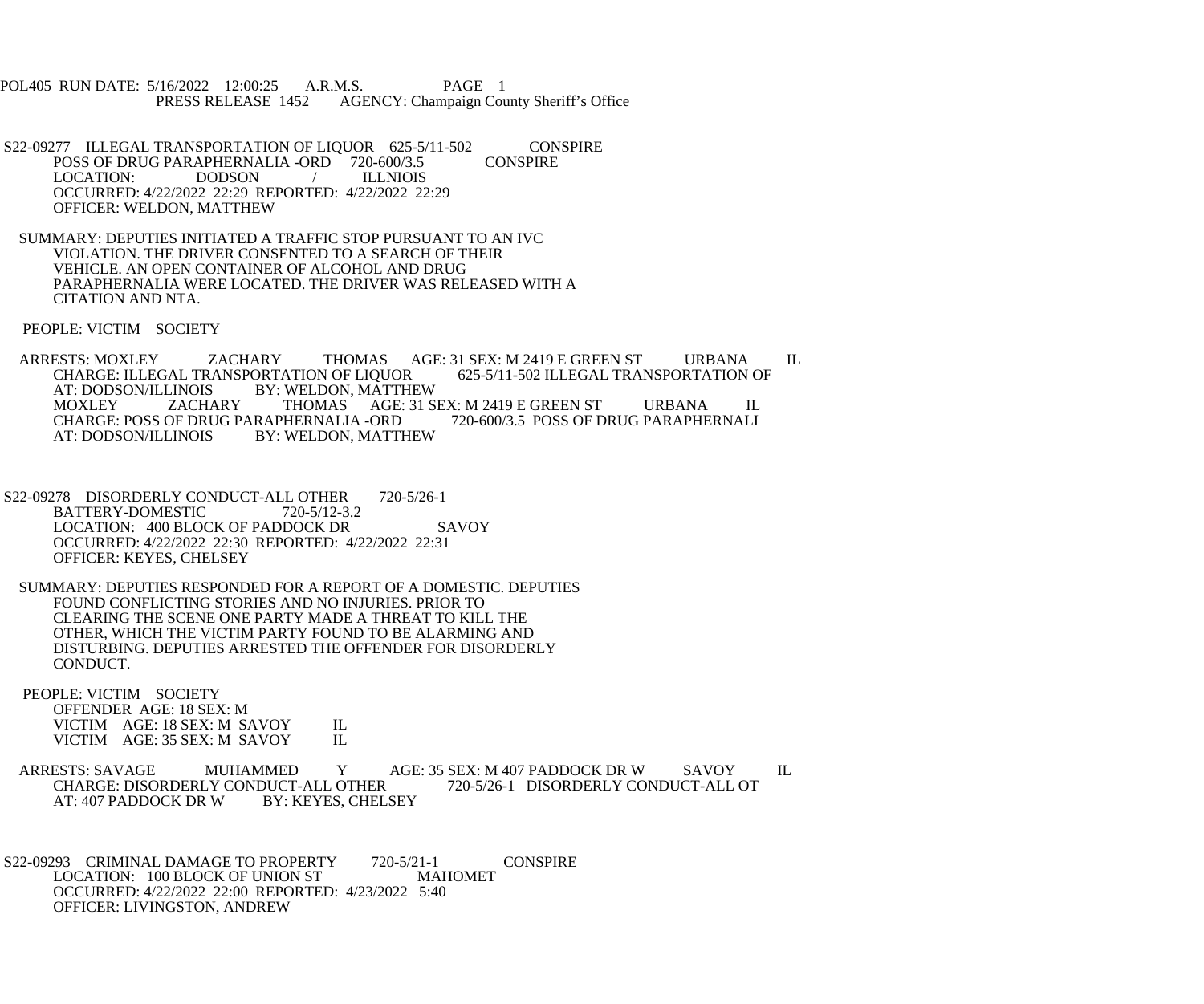POL405 RUN DATE: 5/16/2022 12:00:25 A.R.M.S. PAGE 2<br>PRESS RELEASE 1452 AGENCY: Champaign Cou AGENCY: Champaign County Sheriff's Office

 SUMMARY: ON 4/23/2022, CHAMPAIGN COUNTY SHERIFF DEPUTIES WERE DISPATCHED TO MAHOMET TOWNSHIP FOR A CRIMINAL DAMAGE TO PROPERTY REPORT. DEPUTIES SPOKE WITH THE REPORTING PERSON WHO ADVISED HIS WINDOW WAS BROKEN SOMETIME OVERNIGHT. THE REPORTING PERSON WAS UNABLE TO PROVIDE ANY SUSPECT INFORMATION BUT

PROPERTY: DAMAGED 1 WINDOW

OFFENDER SEX: RACE: HEIGHT: 000 WEIGHT: 000 HAIR: EYES: VICTIM AGE: 35 SEX: M MAHOMET IL VICTIM AGE: 35 SEX: M MAHOMET

- S22-09299 UNLAWFUL RESTRAINT 720-5/10-3<br>BATTERY-DOMESTIC 720-5/12-3.2 BATTERY-DOMESTIC LOCATION: 2300 BLOCK OF MATTIS AV S CHAMPAIGN OCCURRED: 4/22/2022 22:30 REPORTED: 4/23/2022 9:31 OFFICER: GABRA, KEROLOS
	- SUMMARY: THE VICTIM IS THE MOTHER OF THE OFFENDER AND THE OFFENDER WENT TO THE VICTIM'S RESIDENCE. WHEN THE OFFENDER WAS AT THE VICTIM'S RESIDENCE, SHE BEGAN A VERBAL ARGUMENT WITH THE VICTIM AND PREVENTED HER FROM LEAVING THE RESIDENCE. THE OFFENDER THEN BATTERED THE VICTIM AND CONTINUED ARGUING WITH HER. THE OFFENDER WAS LATER LOCATED AND ADMITTED TO BATTERING AND PREVENTING THE VICTIM FROM LEAVING. THE OFFENDER WAS PLACED UNDER ARREST AND TRANSPORTED TO THE CHAMPAIGN COUNTY JAIL.

 OFFENDER AGE: 29 SEX: M VICTIM AGE: 63 SEX: F CHAMPAIGN IL

ARRESTS: COCHRANE TESSA L AGE: 29 SEX: F 807 HARTWELL DR #2 SAVOY IL CHARGE: UNLAWFUL RESTRAINT 720-5/10-3 UNLAWFUL RESTRAINT CHARGE: UNLAWFUL RESTRAINT 720-5/10-3 UNLAWFUL RESTRAINT<br>AT: 807 HARTWELL DR BY: GABRA. KEROLOS SELLEK. KYLE LL DR BY: GABRA, KEROLOS<br>TESSA L AGE: 29 SEX: COCHRANE TESSA L AGE: 29 SEX: F 807 HARTWELL DR #2 SAVOY IL CHARGE: BATTERY-DOMESTIC 720-5/12-3.2 BATTERY-DOMESTIC CHARGE: BATTERY-DOMESTIC 720-5/12-3.2 BATTERY-DOMESTIC<br>AT: 807 HARTWELL DR BY: GABRA, KEROLOS SELLEK, KYLE BY: GABRA, KEROLOS

 S22-09382 DECEPTIVE PRACTICES 720-5/17-1 CONSPIRE LOCATION: 2400 BLOCK OF MARKET ST N CHAMPAIGN OCCURRED: 6/01/2008 0:01 REPORTED: 4/24/2022 13:39 OFFICER: HUBBARD, ROBERT

 SUMMARY: CCSO WAS DISPATCHED TO THE CHAMPAIGN POLICE DEPARTMENT IN REGARDS TO A DECEPTIVE PRACTICE INCIDENT THAT OCCURRED ON NORTH MARKET. AN UNKNOWN SUBJECT OPENED A UTILITY ACCOUNT IN THE VICTIM'S NAME. THE INCIDENT OCCURRED IN 2008 AND THE VICTIM ADVISED THIS IS THE FIRST TIME HE'S BEEN ABLE